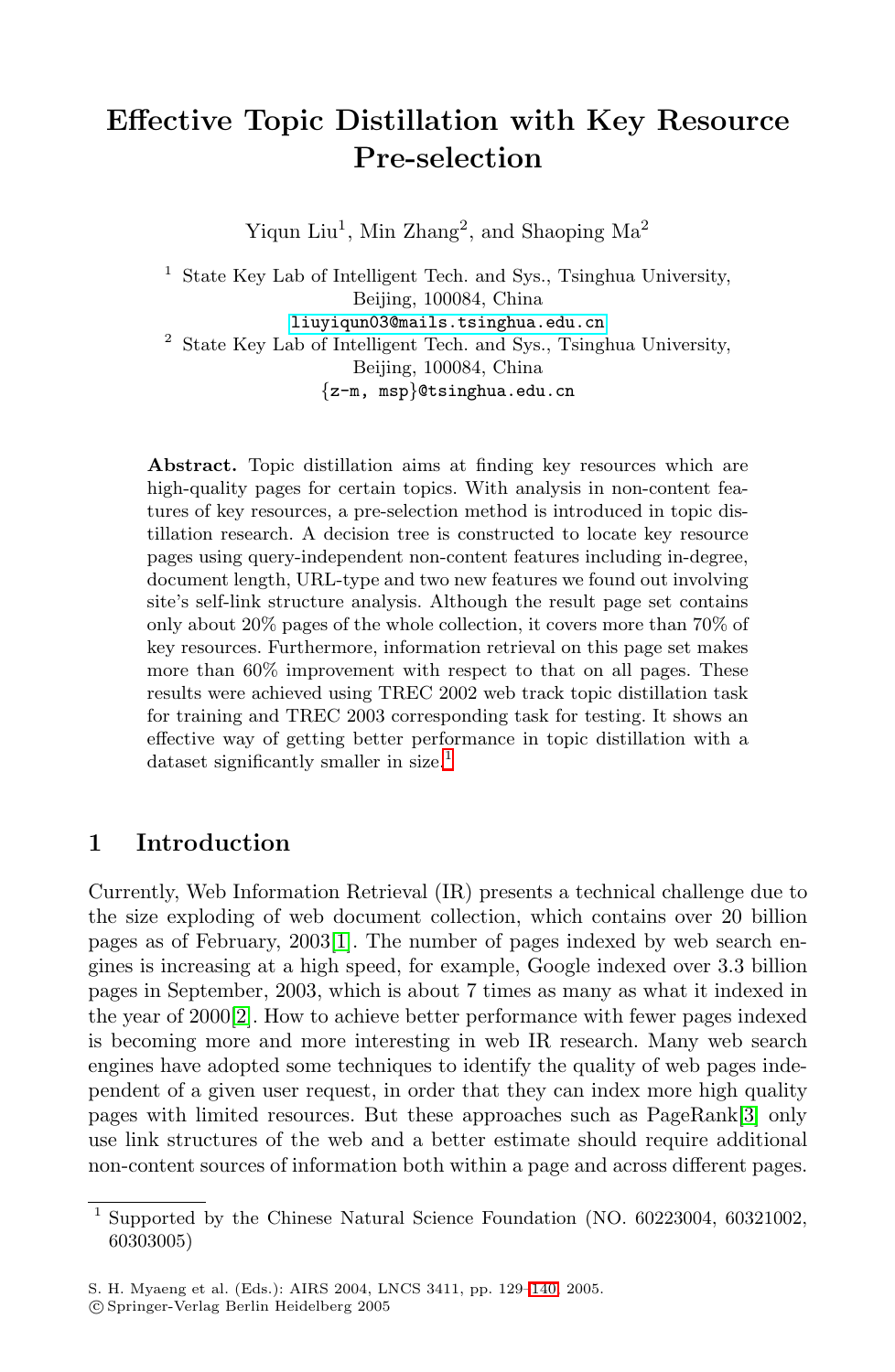Topic distillation is a web search task to find high-quality web pages (called key resources) for a particular topic. These pages can offer users with credible information or a good entry point to several useful pages. About 78% search engine queries are related to this task according to query log analysis of Broder [\[4\]](#page-10-0). If key resources can be pre-selected from the whole collection, a large number of web search requests can be satisfied by indexing these pages only (because only these pages may be returned as results in topic distillation). It is possible to find several non-content features to determine whether one web page is a key resource page or not. In fact, previous TREC experiments[\[5\]\[6\]](#page-10-0)[\[7\]](#page-11-0) show that some noncontent sources of information such as URL and link structure enhance retrieval effectiveness. Which non-content features are useful in selecting key resources and how to use them are the key components of our work.

The remaining part of the paper is constructed as follows: Section 2 gives a brief review of related works in non-content features of web pages. Section 3 compares differences between key resource pages and ordinary pages in these features. A decision tree-based key resource pre-selection algorithm is demonstrated in section 4. Section 5 describes experiment results of both key resource pre-selection and related content retrieval process. Finally come discussion and conclusion.

### **2 Related Work**

Non-content features are sources of non-content information both within a page and across different pages, such as URLs and links. Existing studies on web page non-content features are mostly related to site finding. A site finding task is one where the user wants to find a particular site and his query names the site. It belongs to navigational search whose percentage in web search queries is over 20% according to Broder[\[4\]](#page-10-0).

Many efforts have been made to find several non-content information sources in web site finding and several of them have proved effective. Westerveld et al. defined a web page's URL-type according to its URL length and number of dashes  $('')$ . They computed the probability of a page being an entry page given the type of its URL: root, subroot, path, or file. Combination of this feature and some content features helps them to obtain the best result in TREC 2001's home page finding task[\[8\]](#page-11-0). His colleague Kraaij et al. further proved the effectiveness of document length and in-degree in selection of home pages in 2002[\[9\]](#page-11-0). Craswell et al. also found that, in optimal conditions, all of the query-independent methods they studied (in-degree, URL-type, and two variants of PageRank) offered a better than random improvement on a content only baseline in site finding[\[10\]](#page-11-0).

Key resource page has the function of providing credible information on a certain topic. It means that key resource page is different from ordinary entry page, although it is defined as entry of one key resource site according to TREC 12 web track's guideline[\[6\]](#page-10-0). It means that effective non-content features in site finding should be re-studied in topic distillation and new features should be introduced to separate key resource pages from ordinary pages.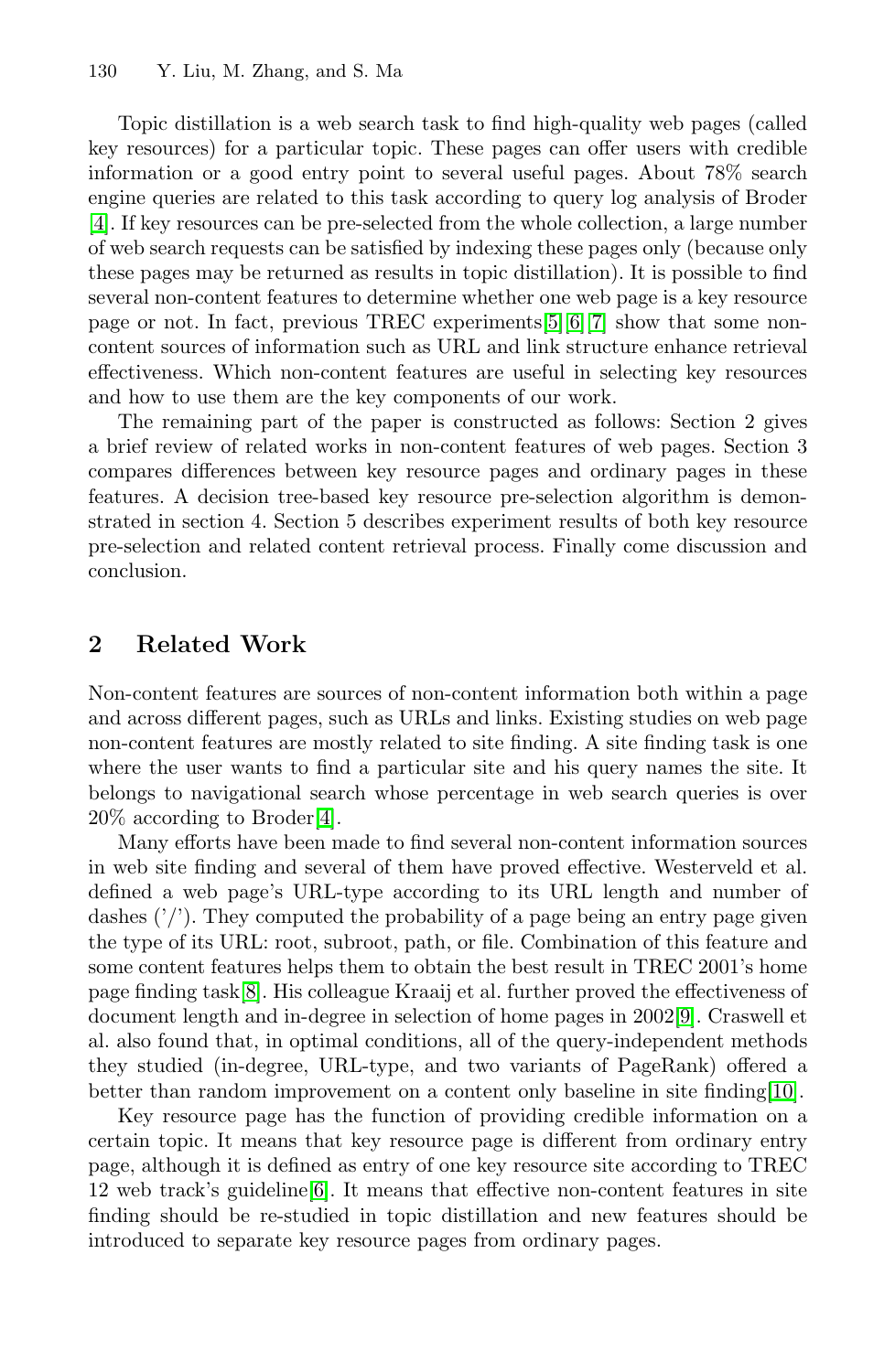## **3 Non-content Features of Key Resources**

This section compares differences between ordinary and key resource pages in some non-content features. The features to be discussed are in-link count (indegree), document length, URL-type, in-site out-link number and in-site out-link anchor rate; features involving self-link analysis of the site are designed specially for key resource separation. Key resource training set used here is composed of relevant qrels of TREC 2002's topic distillation task (See Section 5).

Some common-used features are discussed at first, followed by new features we proposed involving in-site out-link analysis.

#### **3.1 Study of Common-Used Non-content Features**

**In-Link Count (In-Degree).** Analysis of both .GOV and key resource training set shows that entry pages are different from ordinary pages in the distribution of in-degree.



**Fig. 1.** In-degree distributions of key resource training set and .GOV. The category axis represents in-degree

It can be concluded from Fig. 1 that key resource pages have many more inlinks than ordinary pages. The plots show that 51.03% key resource pages have more than 10 in-links; while only 9.45% ordinary pages have in-degree over 10. Key resources are high quality pages which interests many web users so a large number of web sites create hyper-links to them for convenience of these users.

**URL-Type.** URL-type proves to be stable and effective in site finding task according to previous TREC experiments [10][14][15]. We followed Kraaij et al. and classified URLs (after stripping off a trailing index.html, if present) into four categories: ROOT, SUBROOT, PATH and FILE. Our experiment gives the following statistics from .GOV and the training set.

There are 57.27% key resource pages in the "non-FILE" URL-type page set, which contains  $11.10\%$  pages of .GOV corpus according to Fig. [2.](#page-3-0) It means that key resource pages are likely to be "non-FILE" type. Key resource pages have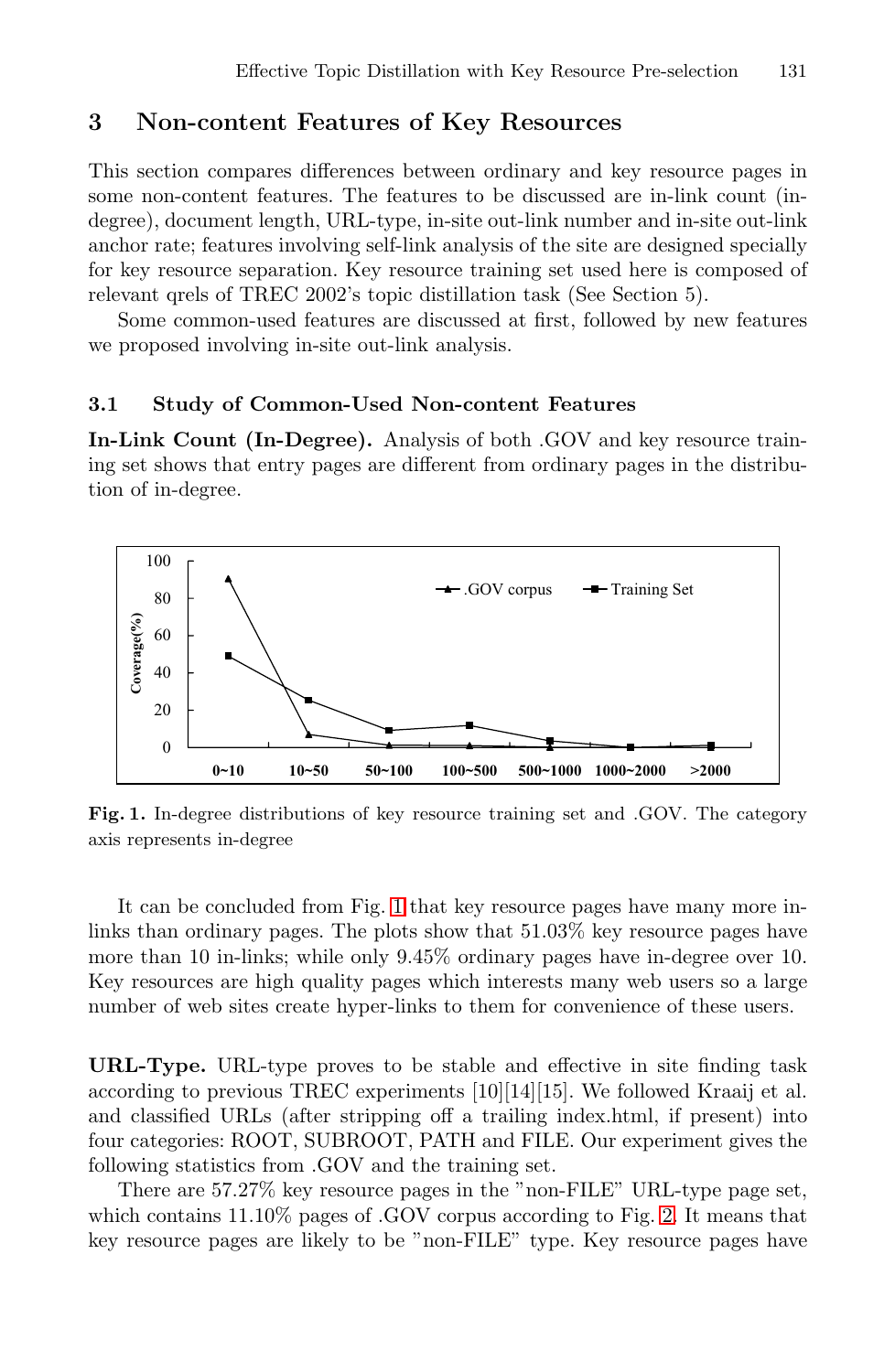<span id="page-3-0"></span>

**Fig. 2.** URL-type distributions of key resource training set and .GOV

URLs ending with "/" or "index.html" because their authors usually use them as index pages for web sites.

The statistics also show that not all key resource pages are "non-FILE" URLtype. In fact about half of them are FILEs. NIH marijuana site entry page can be taken for example: It is a key resource for topic "marijuana", but its URL www.nida.nih.gov/drugpages/marijuana.html is obviously "FILE" type.

**Document Length.** Average document length (also referred to as page length) of key resource pages is 9008.02 words; it is quietly close to that of the .GOV pages (8644.62 words).



**Fig. 3.** Page length distributions of key resource training set and .GOV, the category axis represents "document length" in K words

The distributions in document length of .GOV and key resource pages are compared in Fig. 3. The figure shows that two page sets have similar distribution of page length, except that key resource page length would not be too short. Only 1.12% of key resource pages are shorter than 1000 words. While in ordinary pages, the percent is 16.00%. It means that pages with too few words cannot be key resource pages. This feature can be applied to reduce redundancy in the key resource page set.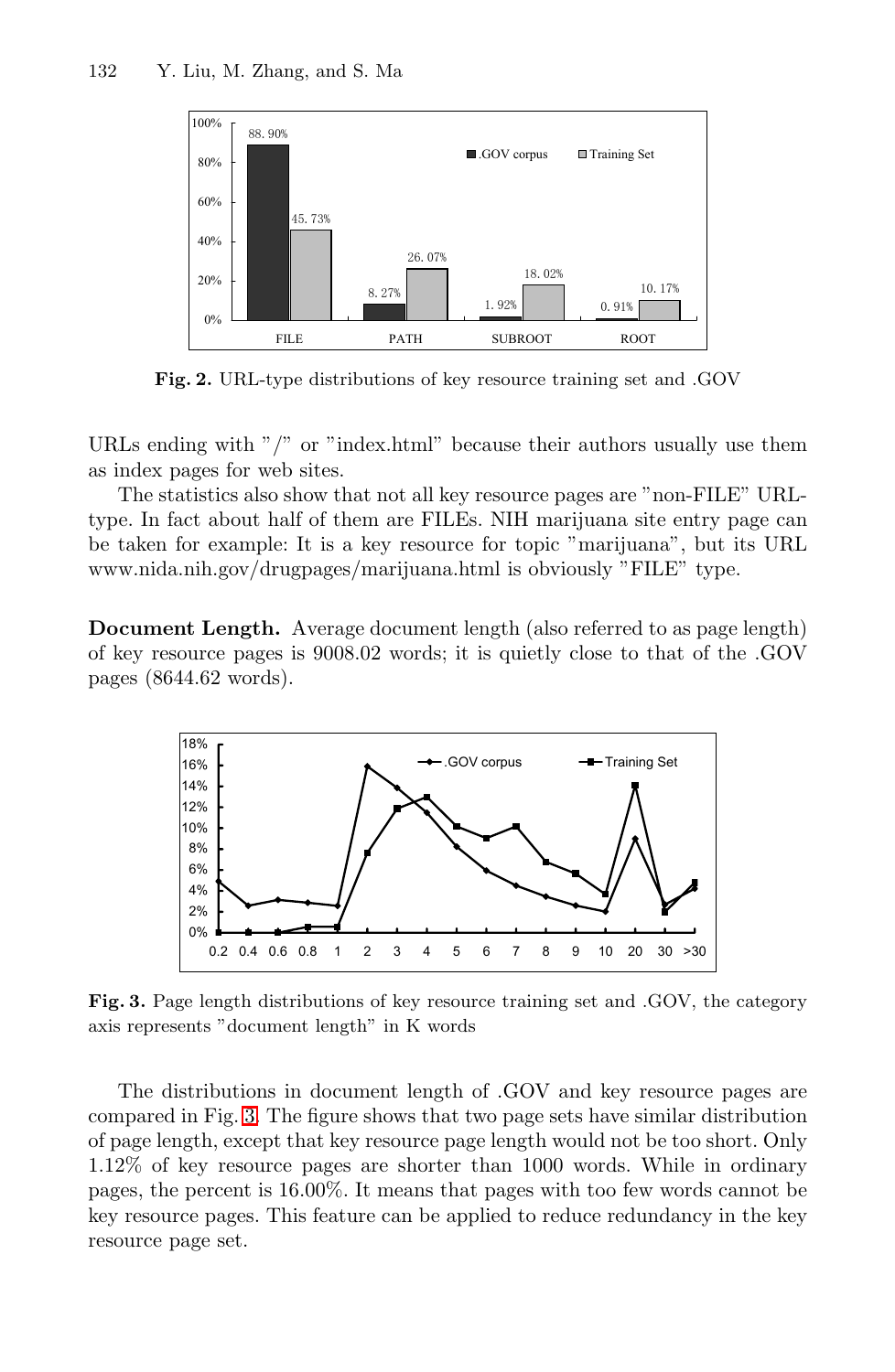### **3.2 New Features Involving In-Site Out-Link Analysis**

In-site out-links of a certain Page A are links from A to other pages in the site where A is located. For example, the hyperlink from AIRS 2004 homepage to AIRS 2004 call for paper page is an in-site out-link of the former page. The link is located in the former page and is at the same time an in-link for the latter one.

**In-Site Out-Link Number.** Key resource pages have the function of linking to other informative pages of the same site. The function is like entry page's "navigation function" described in Craswell et al [\[11\]](#page-11-0). Key resources need more in-site out-links to finish the navigation function according to the statistics in Fig 4. Average in-site out-link number of key resource set is more than 37 compared with that of less than 18 in ordinary page set.



**Fig. 4.** In-site out-link number of key resource training set and .GOV. The category axis represents in-site out-link anchor number

A large number of in-site out-links is given to one key resource page, so it can connect directly to these informative pages in its site/sub-site. Further analysis in Section 4 shows that this attribute doesn't work as effective as in-degree and URL-type in pre-selection process, however, it helps separate key resource pages where traditional features fail.

**In-Site Out-Link Anchor Rate.** Key resource pages' in-site out-link anchors can be regarded as a brief review of the other pages' content in the same site. For a certain page A, in-site out-link anchors are anchors describing links from A to other pages in the same site/sub-site as A. In-site out-link anchors are located on A; that is quite different from in-link anchors which are frequently used in content analysis.

In-site out-link anchor rate is defined as:

$$
rate = \frac{WordCount(in - site out - link\ another\ text)}{WordCount(fulltext)}.
$$
 (1)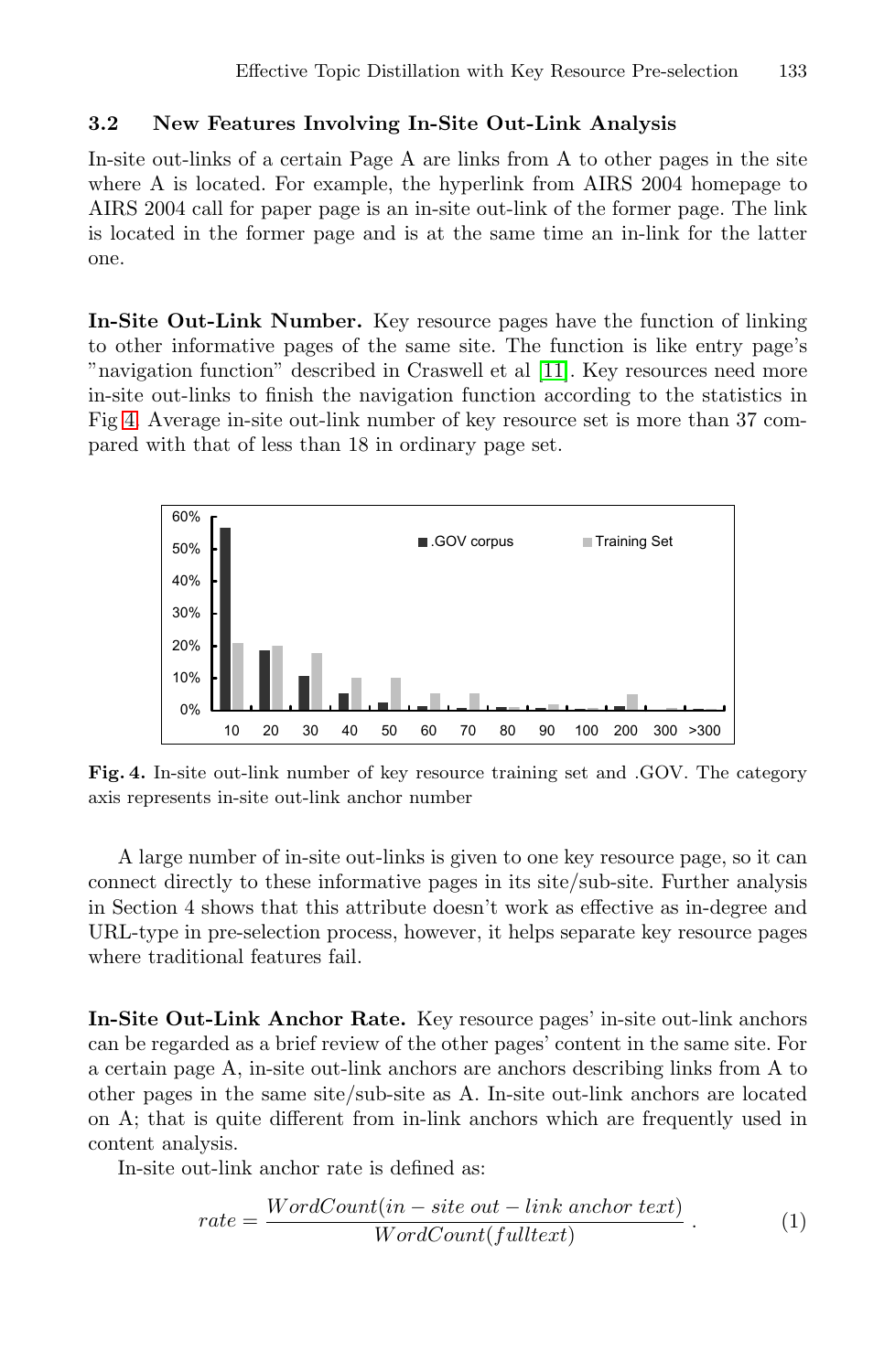

**Fig. 5.** In-site out-link anchor rate of key resource page training set and .GOV. The category axis represents in-site out-link anchor rate

According to Fig. 5, key resource training set has more pages with a high rate. It can be explained by the fact that key resource pages are always index pages for a site/sub-site. They are representatives of sites and in-site out-link anchors work as a summary of these sites' other pages. So one key resource page should have lots of in-site out-link anchors to introduce its site and its in-site out-link anchor rate is reasonably high.

This feature's distribution is similar with that of in-site out-link number. There are less than 24% pages in .GOV with in-site out-link anchor rate over 0.1; the percentage is about  $61\%$  in key resource training set.

### **4 Key Resource Page Decision Tree**

Decision tree learning is adopted to combine non-content features discussed in Section 3. It is a method for approximating discrete-valued functions that is robust of noisy data and capable of learning disjunctive expressions. We choose decision tree because it is usually the most effective and efficient classifier when we have a small number of features; it also provides us with a metric to estimate feature quality in the form of information gain (ID3) or information ratio (C4.5).

ID3 algorithm proposed by Quinlan (referring to Mitchell [\[12\]](#page-11-0)) is performed to construct the decision tree. This algorithm uses information gain to decide which attribute should be selected as the decision one for the root node of the decision tree. Information gain is a statistical property that measures how well a given attribute separates the training examples according to their target classification.

For this particular problem of selecting key resource pages, non-content features with continuous values should be discretized in advance. Attributes range should be partitioned into two or several intervals using a single or a set of cut points (thresholds). One fixed threshold is chosen in our method and after discretization process each non-content feature has boolean values.

According to ID3 algorithm described in [\[12\]](#page-11-0), in-degree with the most information gain should be chosen at the root node (cf. Table [1\)](#page-6-0). Then the process of selecting a new attribute and partitioning the training examples is repeated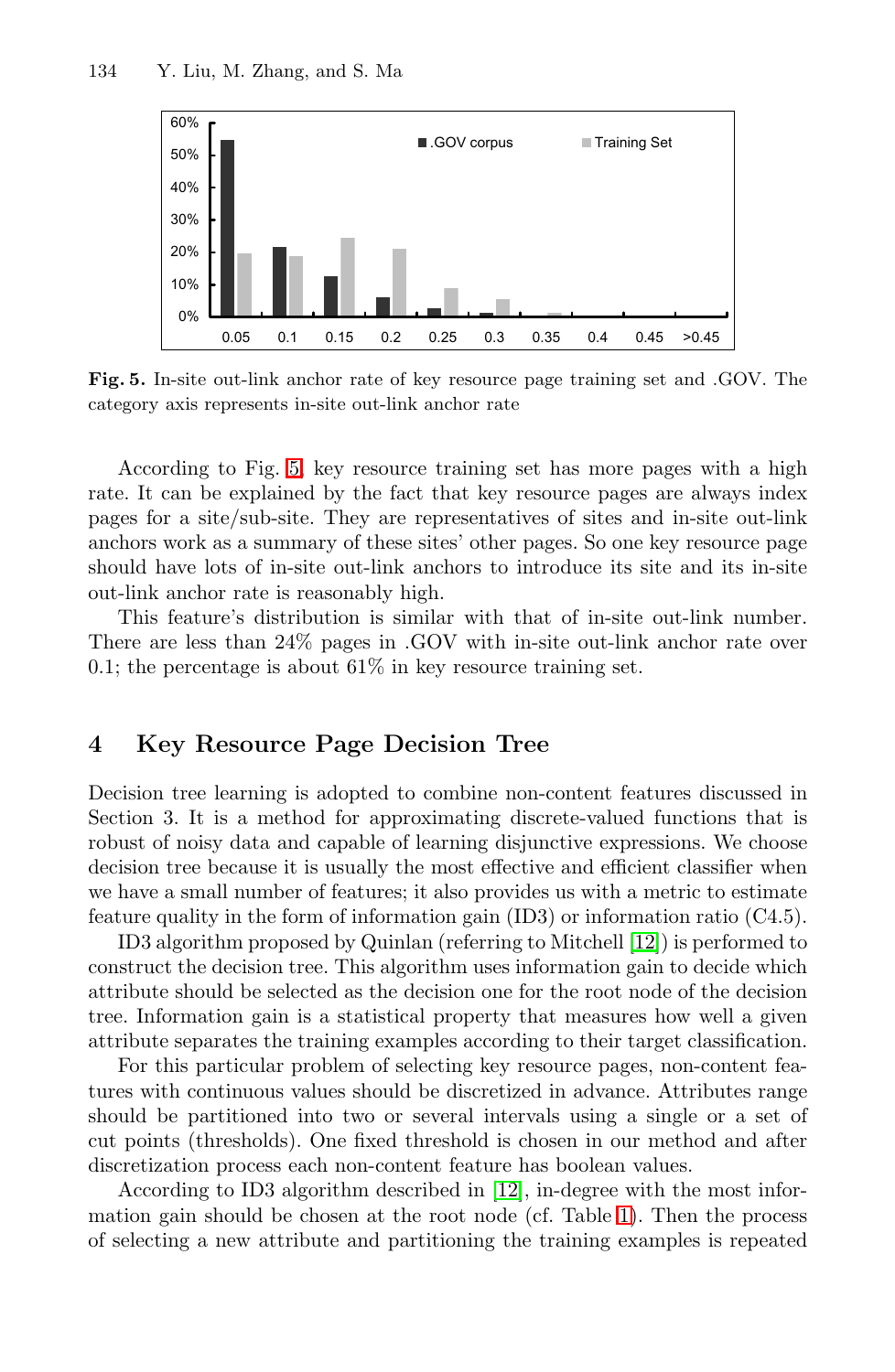| Attribute                    | Information gain |
|------------------------------|------------------|
| In-degree                    | 0.2101           |
| URL-type                     | 0.1981           |
| Document length              | 0.0431           |
| In-site out-link number      | 0.0796           |
| In-site out-link anchor rate | 0.0988           |

<span id="page-6-0"></span>**Table 1.** Information gain with different attributes



**Fig. 6.** Key resource decision tree constructed with ID3

for each non-terminal descendant node, with only the examples associated with the node.

In the construction process, non-content attributes are ranked by their information gains while choosing the root node, as shown in Table 1.

In-degree and URL-type are good classifiers to separate key resources from ordinary pages and their information gains are almost the same. Information gain of document length is quite low, but according to Section 3.3 it can be used to keep out redundancy.

The two features obtained from in-site out link analysis are important in decision tree learning. Sub tree with these two features is used to select key resources from the pages whose URL type are FILE and in-degree are less than 10. The percentage of such kind of pages in .GOV is 68.53%, and there are 29.38% of key resource pages among them. Without in-site out-link analysis, it is impossible to get these key resource pages separated.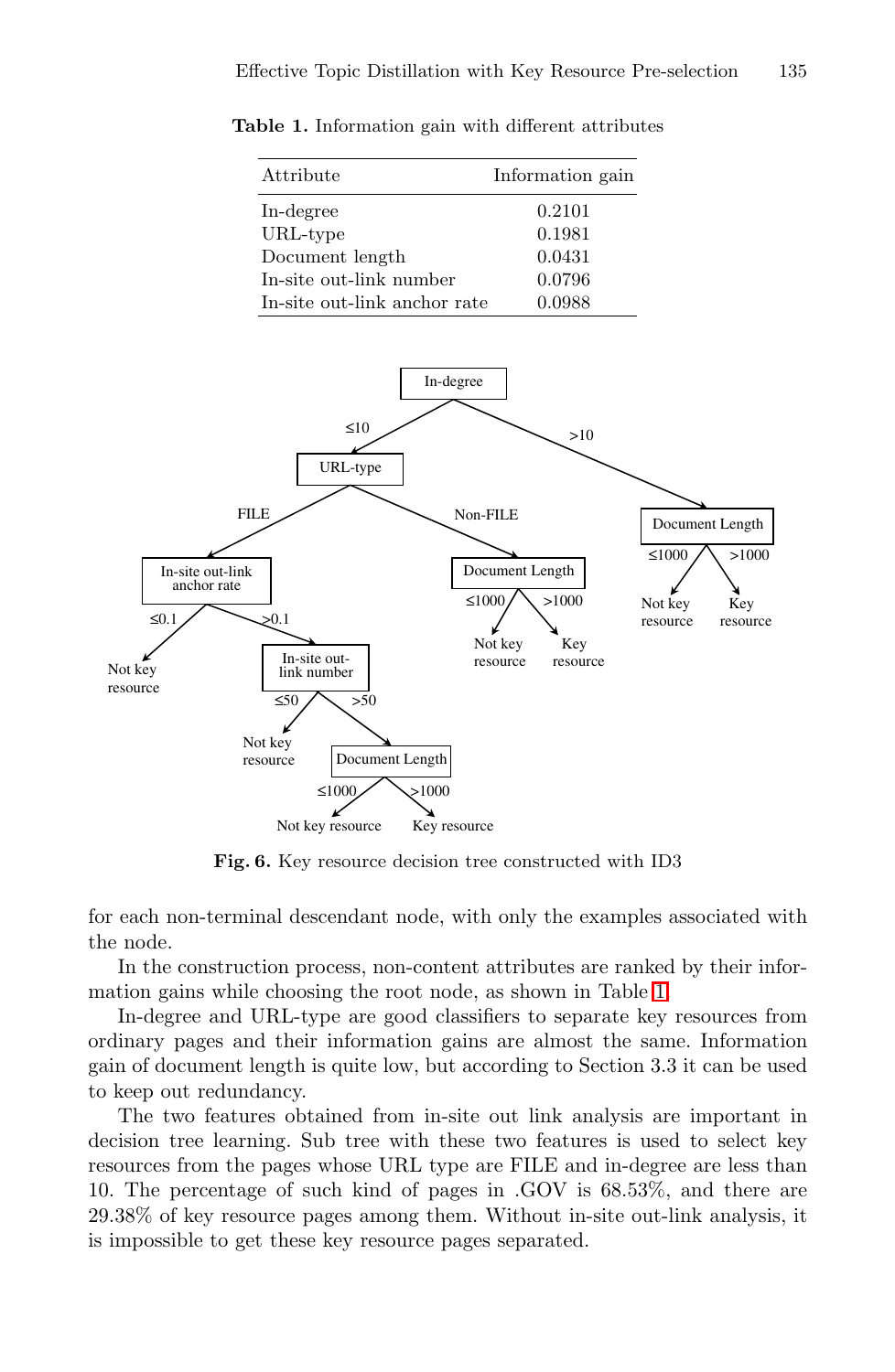When one example set is mainly composed of pages with the same target attribute value or all attributes have been tested, the construction process ends. Finally the decision tree shown in Fig. [6](#page-6-0) is constructed. With this decision tree, any page in .GOV page set can be judged whether it belongs to the key resource set or not.

# **5 Experiments and Discussions**

There are two methods to evaluate the effectiveness of key resource pre-selection. First is the direct evaluation: if the result set selected by the decision tree covers a large number of key resources with a small set size, pre-selection can be regarded as a success. Second, topic distillation on the result set should get high performance although the set size is smaller than the whole page set: It is called indirect way of evaluation. Both direct and indirect evaluations are involved in our experiments.

# **5.1 Training Set and Test Set**

The key resource page training set is based on relevant qrels given by TREC 2002's topic distillation task. The task is to find key resource pages for certain topics but there may be several high-quality pages from one single web site. According to a better key resource definition in TREC 2003, we use entry page to represent all pages in this kind of high-quality site/sub-site.

For example, the entry page of ORI scientific misconduct sub-site whose URL is http://ori.dhhs.gov/html/misconduct/casesummaries.asp is used to replace all qrels from the same sub-site for the topic "scientific research misconduct cases" (Topic No. 559). Because it is the entry page of the site and it has in-site out-links to the following relevant qrels:

http://ori.dhhs.gov/html/misconduct/elster.asp http://ori.dhhs.gov/html/misconduct/french.asp http://ori.dhhs.gov/html/misconduct/hartzer.asp (another 21 qrels from the same site are omitted here)

TREC 2003's topic distillation task is to find as many key resource site entry pages as possible. The task's 50 queries are from log analysis of web search engines and NIST gets credible qrels with pooling technology. The topics and relevant qrels are directly used as the test set.

# **5.2 Key Resource Coverage of the Result Set**

When fixed threshold values vary in the discretization process described in Section 4, result sets with different size and key resource coverage are built correspondingly. Statistics of several result sets are shown in Fig. [7,](#page-8-0) from which two important conclusions can be drawn: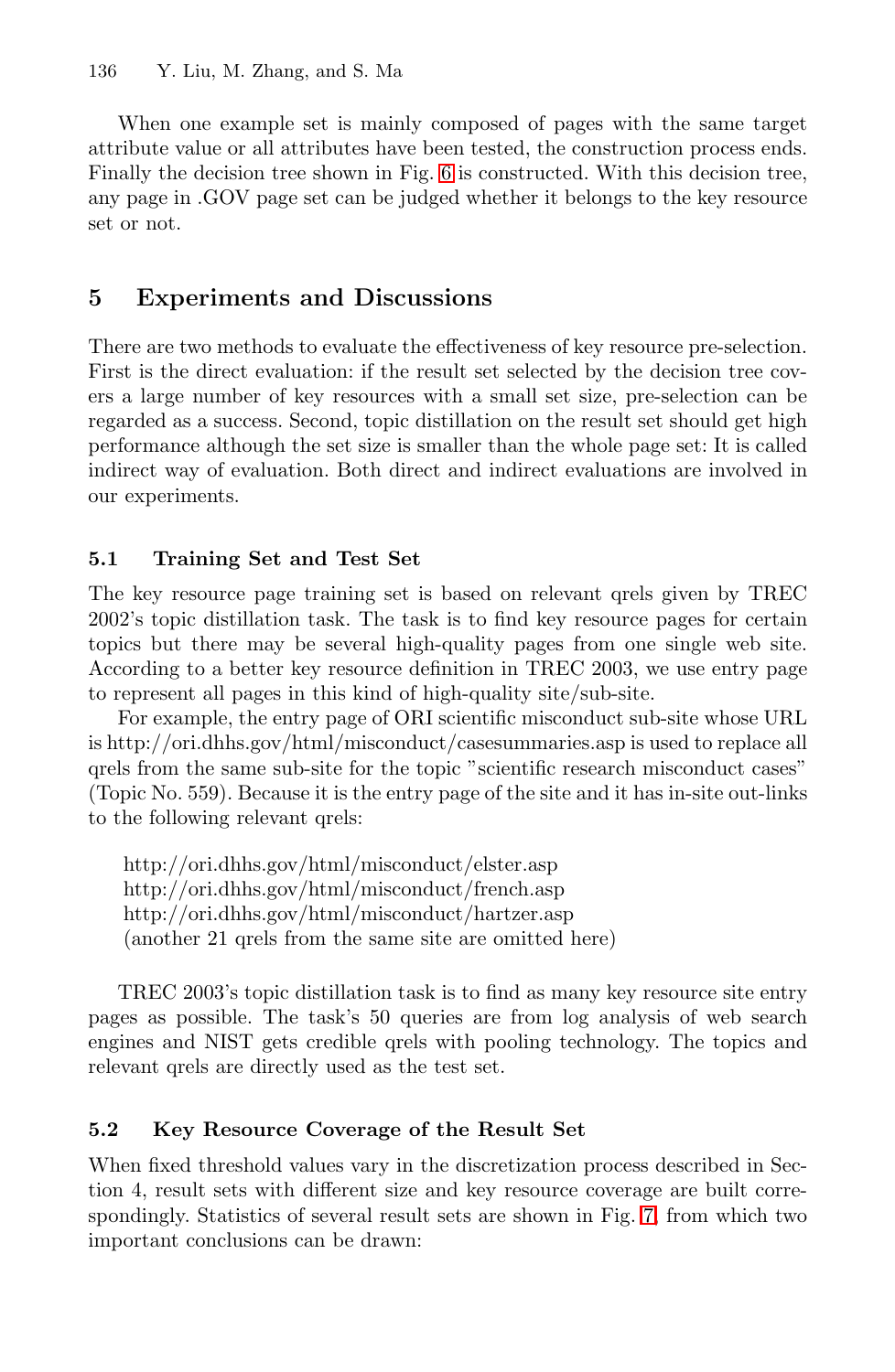<span id="page-8-0"></span>

**Fig. 7.** Key Resource coverage and the result set size

- 1. With the decision tree constructed in Section 4, it is possible to cover about 70% test set pages (key resource pages) with about 20% of .GOV size. The result set can cover a high percentage of key resources with a small amount of pages because non-content features which we adopt are fit for the job of selecting key resources. There are still about 30% key resource testing set pages which the result set doesn't include. It means the up-limit of this key resource pre-selection method is about 70%. However, topic distillation performance is less than 13% with the measure of precision at 10 currently according to TREC 11 and TREC 12 reports[\[5\]\[6\]](#page-10-0). The up-limit doesn't depress the performance too much.
- 2. Key resource coverage increases with the key resource set amount. It is obvious that 100% coverage is got with the result set equaling .GOV, so there must be a trade off between the result set size and key resource testing set coverage.

### **5.3 Topic Distillation on the Key Resource Set**

Experiments in this Section are based on a key resource set with 24.89% pages in .GOV and 73.12% key resources (Set 4 in Fig. 7). BM2500 weighting and default parameter tuning described in[\[14\]](#page-11-0) are performed in all experiments. Topics and relevant qrels in TREC 2003 topic distillation task are used for testing. In-link anchor retrieval is evaluated together with full text retrieval both on .GOV corpus and on the key resource set, because in-link anchor proves to be an effective source for topic distillation in [\[6\]](#page-10-0). These results are also compared with TREC 2003 best run to validate effectiveness of our method in Fig. [8.](#page-9-0)

In-link anchor retrieval performs much better than full text retrieval on .GOV (46% improvement in R-precision and 42% in P@10). It accords with the previous conclusion by Craswell et al[\[11\]](#page-11-0) that BM25 ranking applied to link anchor documents significantly outperforms the same ranking method applied to document content. However, even anchor text retrieval on .GOV gets much worse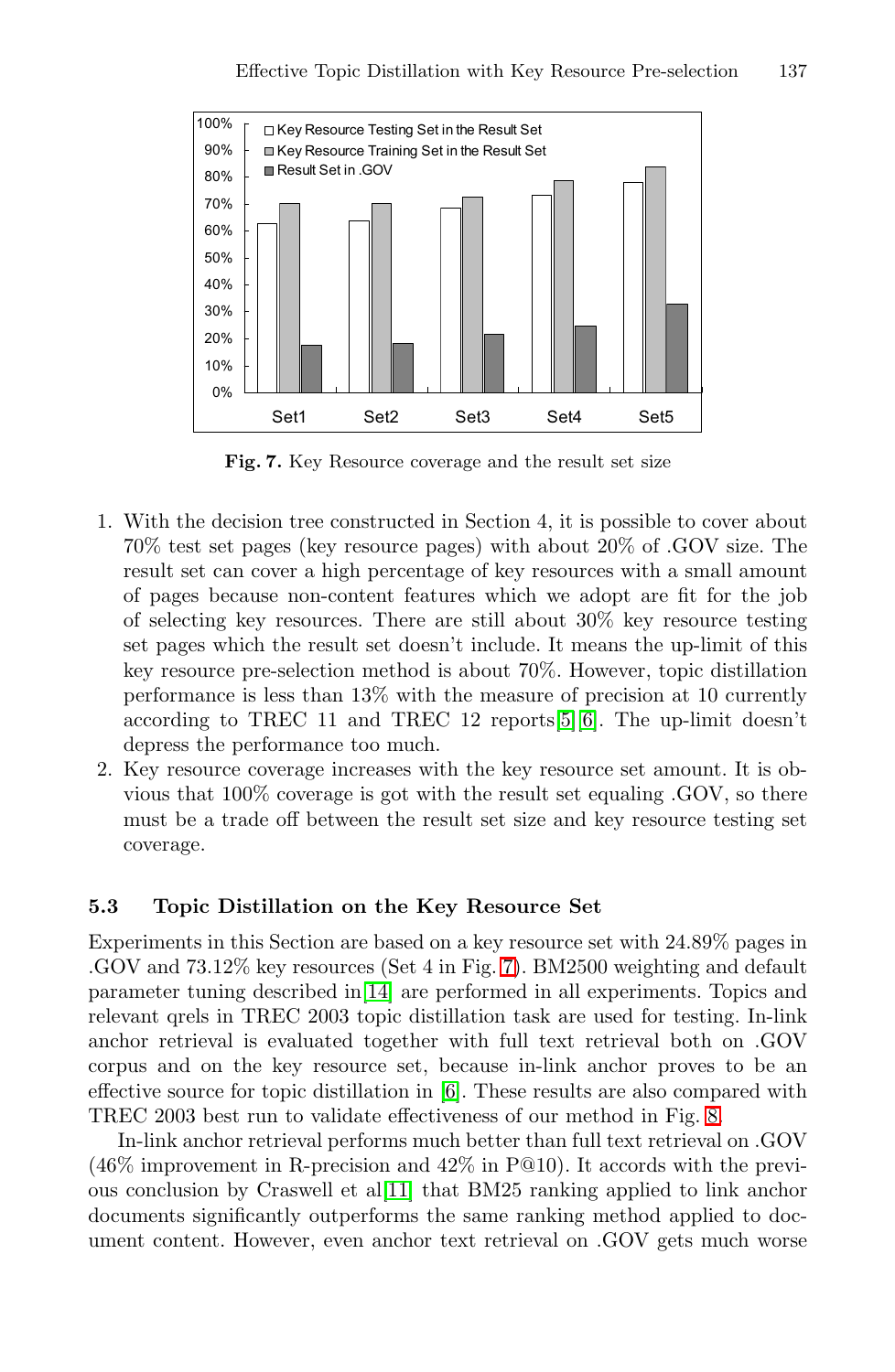<span id="page-9-0"></span>

**Fig. 8.** Text retrieval on .GOV and Key resource set compared with TREC 2003 best run, GF: Full text of .GOV corpus, GA: In-link anchor text of .GOV corpus, KF: Full text of Key resource page set,  $GA$ : In-link anchor text of Key resource page set,  $T$ : Best run in TREC 2003 web track

performance than TREC 2003 best run. It can be explained by the fact that these results don't make use of any kind of non-content information.

Fig. 8 also proves that retrieval on key resource site get much better performance than that on .GOV. Similar with retrieval results on .GOV, anchor text retrieval on key resource set outperforms full text retrieval by about 35% in both evaluation metrics. However, from Fig. 8, we can see both full text and anchor text retrieval gain much progress on key resource set. Anchor text retrieval on key resource set achieves almost the same ranking as TREC 2003 best run (cf. Table 2).

These experiments are not biased towards the key resource pre-selection method. TREC 2003 topic distillation topics and relevant qrels are not used for training in any way. BM2500 ranking based on link anchor of the key resource set gets the 2nd highest R-precision and 4th highest Precision at 10 according to TREC 2003 topic distillation task results. Further improvement is expected if better stemming and parameter tuning technology are introduced.

**Table 2.** Anchor text retrieval on different data set compared with TREC 2003 topic distillation best results

| Evaluation metric                              |        | Precision at 10 R-Precision |
|------------------------------------------------|--------|-----------------------------|
| Whole page set                                 | 0.0680 | 0.1050                      |
| Key resource page set                          | 0.1200 | 0.1562                      |
| Best run in TREC 2003 (highest P@10)[6]        | 0.1280 | 0.1485                      |
| Best run in TREC 2003 (highest R-precision)[6] | 0.1240 | 0.1636                      |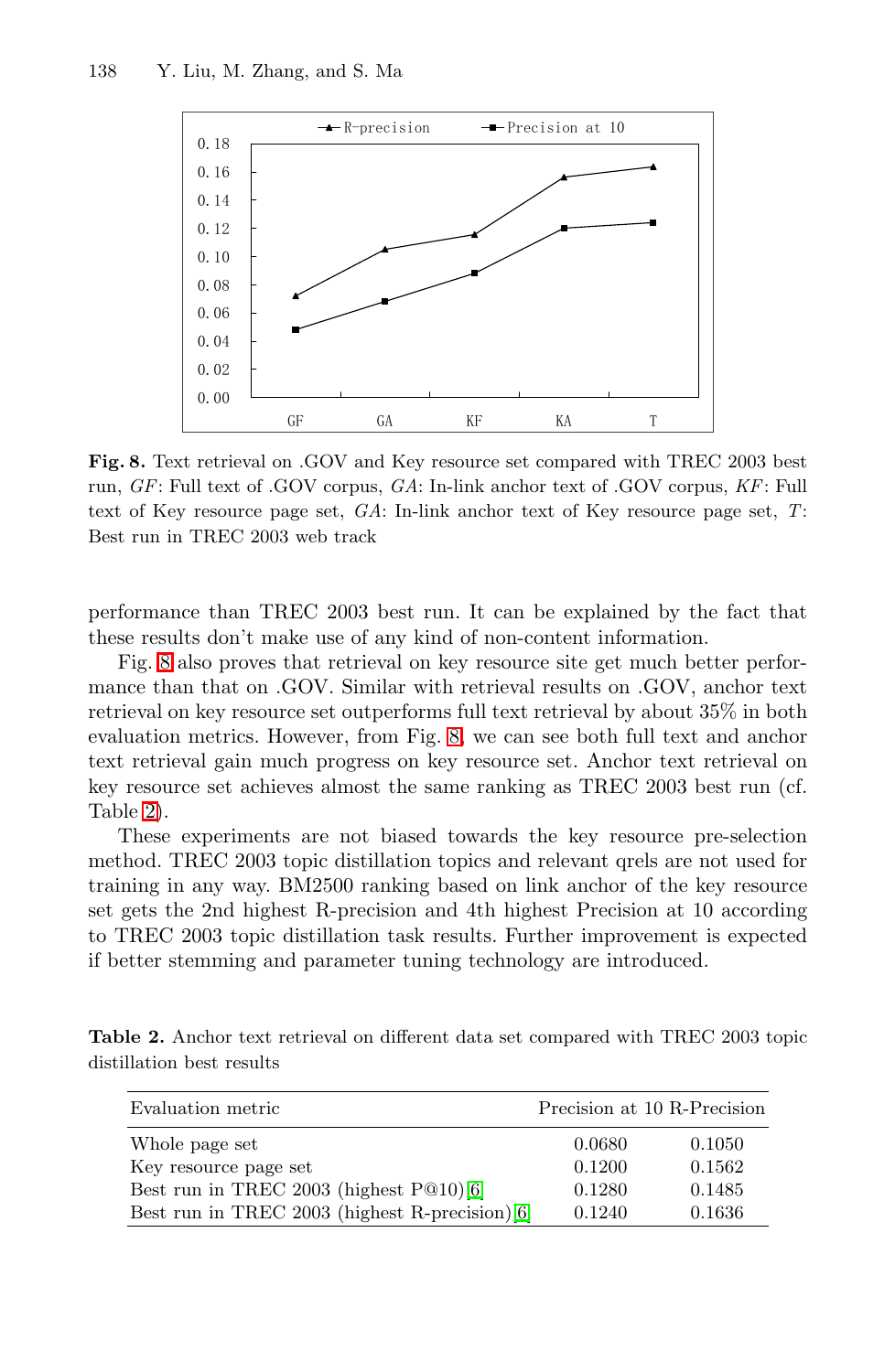<span id="page-10-0"></span>The key resource set works well with only 20% amount of the whole page set. It proves that key resource set has included a large number of high quality pages. This set can be used for topic distillation instead of the whole page set.

### **6 Conclusions and Further Work**

In this paper, an effective topic distillation method with key resource pre-selection is proposed. Experiments prove that information retrieval on this pre-selected key resource page set gets much better performance than that on the whole collection. We can conclude that:

- 1. A small sub-set of web pages which contains most key resource pages can be built with key resource pre-selection technology. This sub-set contains only about 20% of the whole collection, but covers more than 70% key resources.
- 2. Decision tree learning is fit for the job of selecting key resources using noncontent features. ID3 also provides us with a credible metric of non-content feature effectiveness.
- 3. Pre-selection of key resource pages works well for topic distillation according to experiment results. Full text retrieval on key resource page set gets more than 60% improvement comparing with that on the whole collection. Anchor text retrieval works as well as TREC 2003's best run on this sub set.

This research may help web search engines to index fewer pages without losing performance in topic distillation. It can also be used to evaluate web page quality query-independently based on whether it is a key resource or not.

However, a great many aspects of the key resource set are to be investigated in future work: Will we get better results if existing link analysis methods such as HITS and PageRank are performed on this set? In-site out-link analysis has proved effective in key resource selection, how well does retrieval on in-site outlink anchor instead of in-link anchor in the key resource set? Is it possible to find the best trade off point between key resource set size and key resource coverage?

# **References**

- 1. Lyman, Peter and Hal R. Varian, "How Much Information", 2003. Retrieved from http://www.sims.berkeley.edu/how-much-info-2003 on April 2th, 2004
- 2. Danny Sullivan, Search Engine Sizes. In search engine watch website; September 2, 2003. Online at: http://searchenginewatch.com/reports/article.php/2156481
- 3. S. Brin and L. Page. The anatomy of a large-scale hypertextual web search engine. In Computer Networks and ISDN Systems (1998) 30(1–7): 107–117
- 4. Andrei Broder: A taxonomy of web search. SIGIR Forum(2002), Volume 36(2):3–10
- 5. N. Craswell, D. Hawking: Overview of the TREC-2002 web track. In NIST Special Publication 500-251: The Eleventh Text REtrieval Conference (TREC 2002)
- 6. N. Craswell, D. Hawking: Overview of the TREC-2003 web track. In NIST Special Publication 500-255: The twelfth Text REtrieval Conference (TREC 2003):78–92